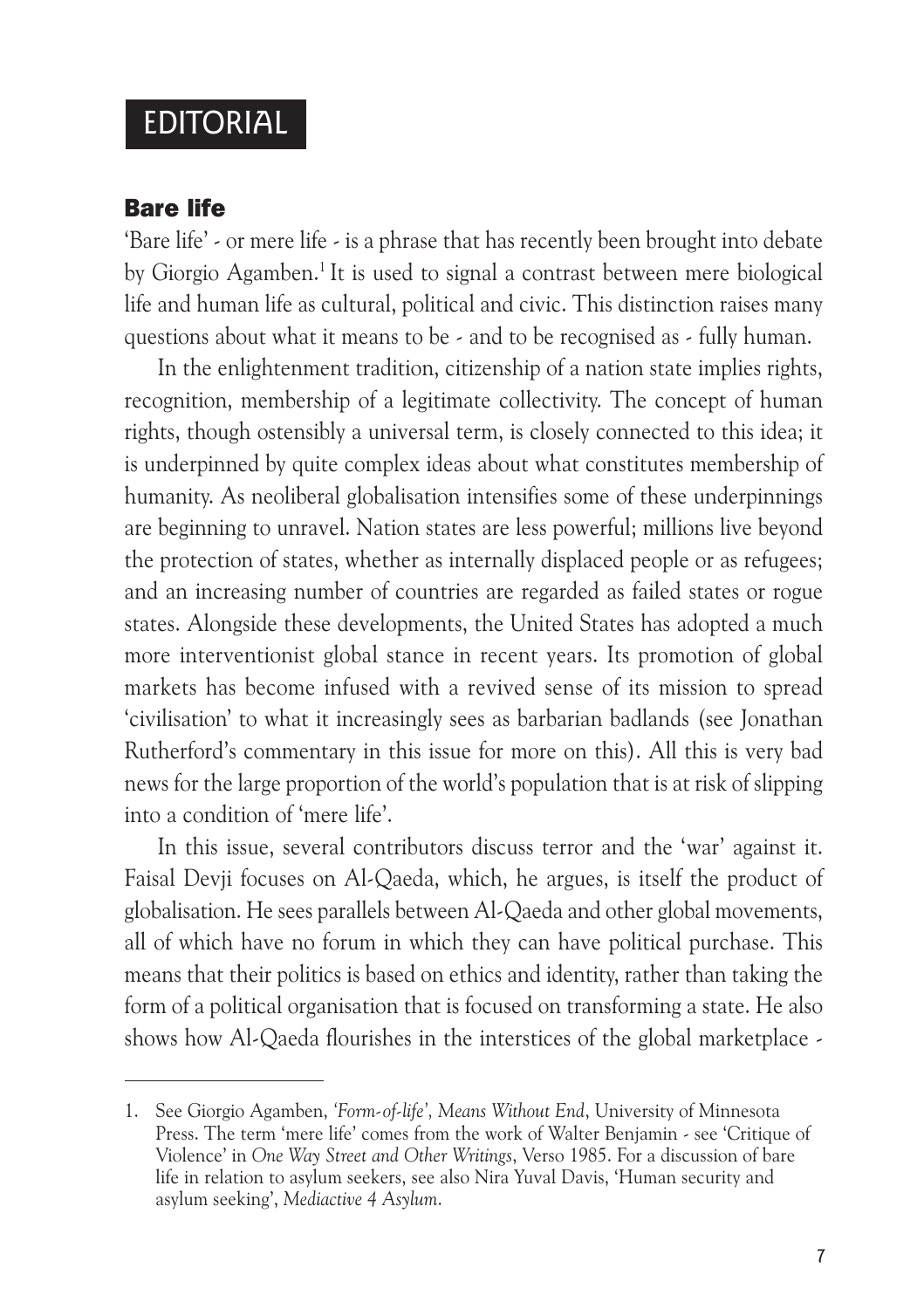its existence is dependent on the global mobility of people and money. This is a movement that is dissolving traditional Islamic politics - hence its appeal to the young. Faisal Devji's approach is interesting because it treats Al-Qaeda as a political response to world events, rather than as a monster besieging the gates of civilisation.

Kurt Jacobsen documents the rise and rise of the rehabilitation of the strategy of 'pacification' in the United States. He traces the continuities between the pacification of the wild west and modern day military strategy. He shows how this policy failed totally in Vietnam - mainly because of the huge contradiction between winning hearts and minds (which is theoretically part of the strategy) and bombing and napalming people. An outside state's model of civilisation - however defined - is not something that can be violently imposed on another country. Violent imposition is predicated on a refusal to give credence to the standpoint of those who oppose you; it stems from regarding your opponent as less than fully human. And, as Mike Rustin shows in his discussion of Robert McNamara's recent recantations, this is an unlikely pathway to conflict resolution - and hence to any real peace.

Sayeed Khan looks at the history of Afghanistan in the last century and a half. He shows how successive attempts at imposed 'modernisation' have resulted in the entrenchment of conservatism. The polarisations of the cold w ayeed Khan looks at the history of Afghanistan in the last century and a  $\Box$  half. He shows how successive attempts at imposed 'modernisation' have resulted in the entrenchment of conservatism. The polarisations of the destabilising consequences for the region. The attempt to defend against the encroachments of the old communist enemy have helped to give birth to something even more frightening.

Doreen Massey identifies the beast that is driving so much of this agenda. She reminds us that it is important not to think of globalisation as something that always arrives from somewhere else. In her discussion of the GLAís London Plan, she draws attention to the fact that London - especially the City of London - is a main site in the *production* of neoliberal globalisation. This means that when we celebrate diversity, we should not forget the external effects of London's position as a world city (and this argument is generalisable to other global centres). We need to contest this aspect of London's role much more actively.

Many of those who live within the walls of civilisation also experience less than full recognition of their humanity. Ejos Ubiriboís moving contribution shows the pain that fuels the gun crime epidemic among some subcultures of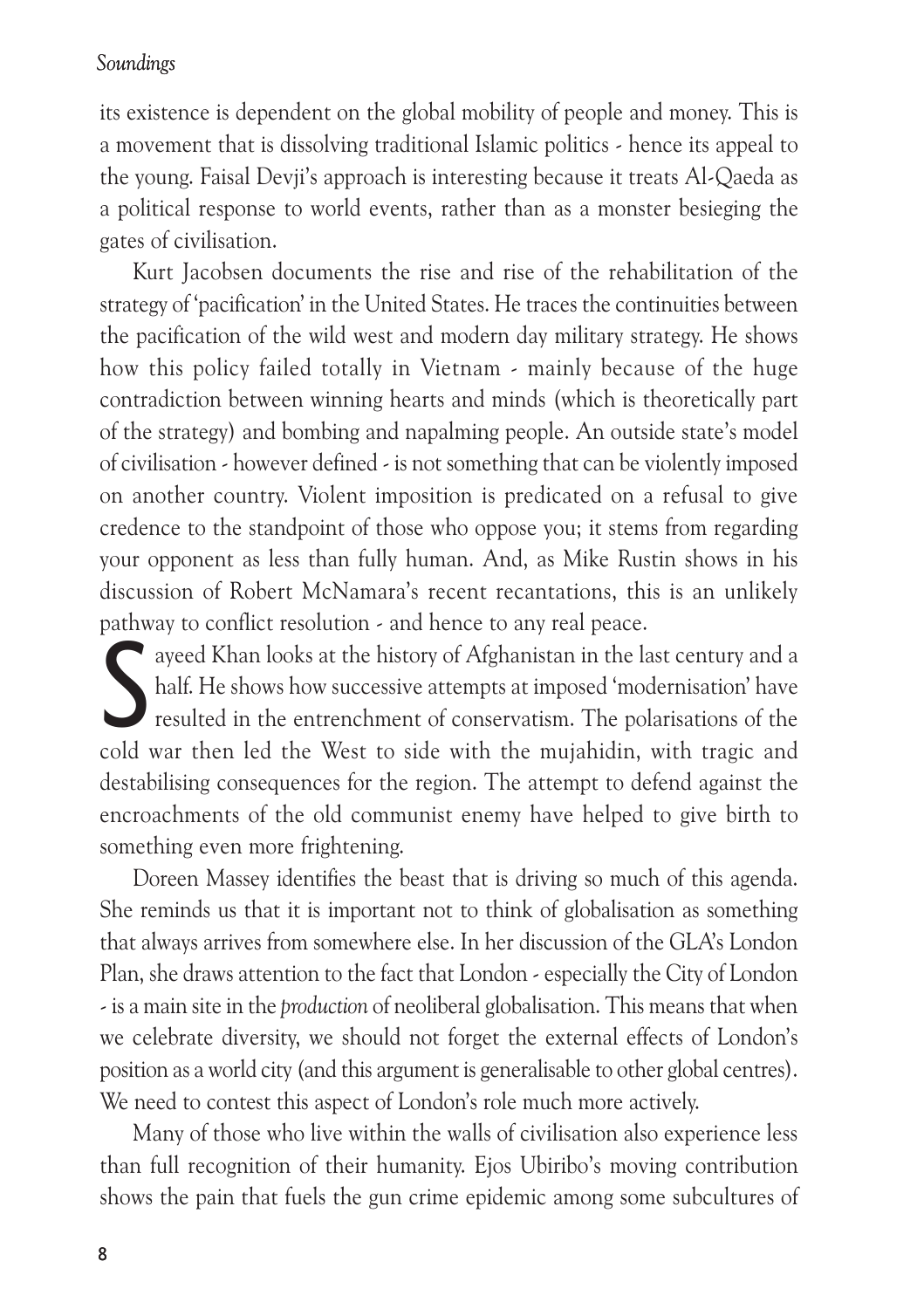young black men in Britain. Through her dialogues with people involved in this life, she succeeds in conveying the sense of exclusion that drives people to try to seize their own version of the good life (money and respect - as in the mainstream) through violence. That this is a strategy borne of desperation can be seen in the death and destruction it has brought to so many.

Ruth Lister also draws attention to a key flaw in New Labour's 'respect agenda'; it has completely overlooked the lack of recognition and respect from dominant groups in society towards those who live in poverty. In pointing to the many exclusions experienced by those living on low incomes - from consumption, from recognition, from power, from dignity - she calls for the respect agenda to be turned upside down.

Elsewhere in the issue, Robin Wilson argues that making concessions to communalism, as in the Belfast Agreement of 1998, is no solution to interethnic conflict. Instead he calls for a politics based on more fluid conceptions of identity and a civic cosmopolitanism. Richard Minns discusses the gradual transformation of the Israeli state - once firmly anchored in a corporatist Labour Zionism, it has now adapted itself to the neoliberal norm. These changes are analysed through the prism of what is going on in pension funds - institutions that are hugely important both financially and socially, and are consequently excellent barometers of wider attitudes.

at Devine argues that after the falling apart of the postwar settlement in 1970s, a move towards neoliberalism was not inevitable. The political history of this period, as well as alternatives put forward by the left at th 1970s, a move towards neoliberalism was not inevitable. The political history of this period, as well as alternatives put forward by the left at that time, is worth revisiting, since we are still living with the consequences of the reverses we suffered then.

Finally, Janet Newman offers some interesting reflections on competing ideas about the nature of the public and the different terrains across which battles are currently being fought. The retreat of the public under the onslaught of the market is another process which has been underway since the 1970s, and here too, as Janet argues, it is important to go beyond social democratic conceptions of the public sphere if we are to make a serious challenge to creeping marketisation.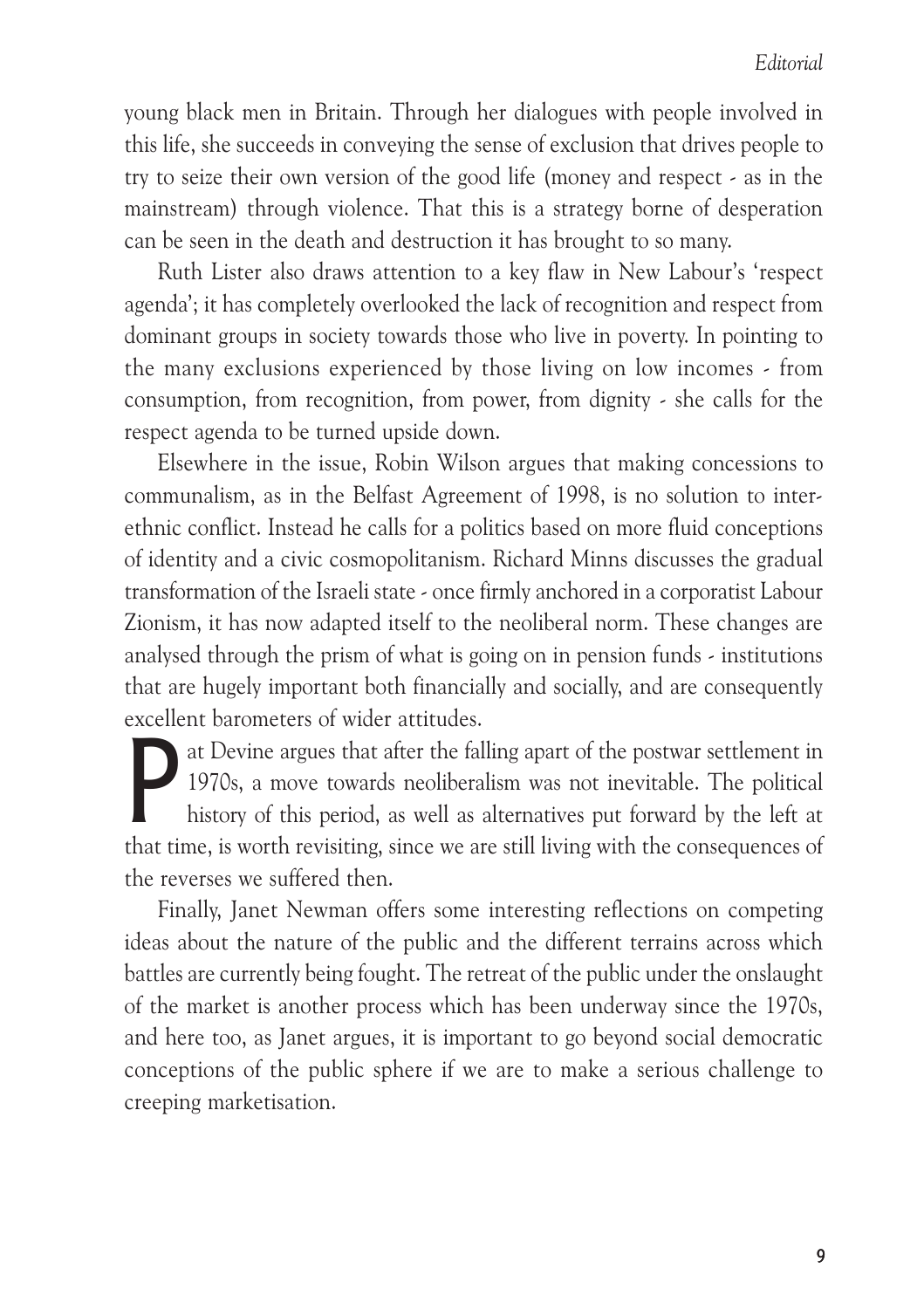# **COMMENTARY**

# **The world without light** Jonathan Rutherford

On 11 September 2001 I was part of a crowd that had gathered round a shop window to watch the World Trade Centre burning. When United Airlines Flight 175 crashed into the south tower I felt the symbolic order of the world Iíd grown up in reverberate in shock. In the days that followed I experienced a nostalgia for the TV-created America of my 1960s childhood. I recalled the programmes of small-town, homespun innocence fringed with the threat of disorder that had played such an important part in shaping my cultural imagination. The bloody borders of the American imperium with their torturing of enemies by proxies, the crushing economic exploitation and overthrowing of uncooperative governments were transmogrified into the TV and cinematic images of the mythic Western frontier in which the Indians bloodlessly bit the dust. In this celluloid Wild West, the military fort established in frontier country followed in the wake of the hunter and trader, consolidating US military power, securing markets and delivering white civilisation to the 'hostiles'. After 11 September large swathes of the world became 'injun country'.

### 'This is civilization's fight'

In his January 2002 State of the Union address, President Bush spelt out his imperial mission. It contained three essential elements: 'active American global leadership' - the entire world is the battlefield and the enemy will be pursued wherever they are; 'regime change' - terrorist organisations *and* rogue regimes are targets in the war on terrorism; and 'promoting liberal democratic principles' - no nation will be exempt from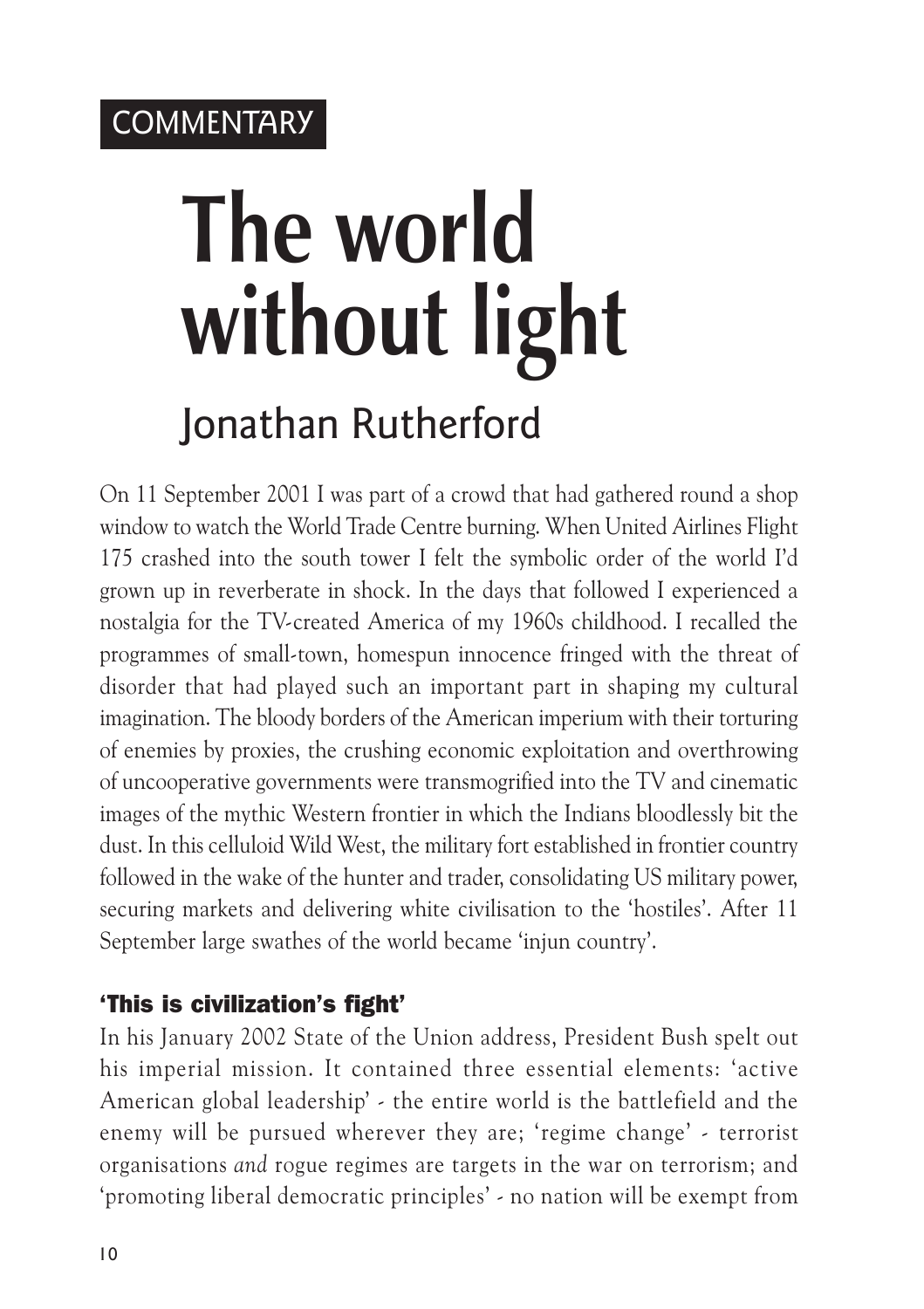the 'non-negotiable demands' of liberty, law and justice.<sup>1</sup> Like the Cheyenne military culture of the nineteenth century, Al-Qaeda assailed the American imagination with its fabled devotion to spiritual violence and its embracing of death. Richard Myers, chairman of the Joint Chiefs of Staff, described the threat: 'These folks are savages, mass murderers'. Donald Rumsfeld was more expansive. The enemy comes from a world that is pre-modern: 'They combine medieval views with modern tools and technologies. They operate within hostile and friendly nation-states and even within our own country<sup>'</sup>. A *Business Week* editorial (20.9.04) announced that, 'a new age of barbarism is upon us'. The terrorists have but one demand, 'the destruction of modern secular society'.

Sama bin Laden, in his 1996 'Declaration of War against the Americans Occupying the Land of the Two Holy Places', announced his fatwa with these opening words: 'Our youths believe in paradise Americans Occupying the Land of the Two Holy Places', announced his fatwa with these opening words: 'Our youths believe in paradise after death. They believe that taking part in fighting will not bring their day nearer; and staying behind will not postpone their day either.<sup>12</sup> Bin Laden confronted the West with its fear of death: 'Those youths are different from your soldiers. Your problem will be how to convince your troops to fight'. In Ridley Scottís *Black Hawk Down*, a film whose unspoken message is the moral righteousness of the American imperial mission, Somali militia men are all linked into the same nihilistic embrace of death. One tells a captured American helicopter pilot: 'In Somalia killing is negotiation. There will always be killing, you see. This is the way things are in our world'. The imaginary of the Global War on Terror has created a fragmenting world of chaos, inhumanity and unrestrained hatred. Mogadishu is depicted as a bankrupted Dantean inferno, teeming with armed black multitudes driven solely by the desire to kill Americans. Here is the dark abyss beyond the borders of the American imperium - the lands without light, literally.

P.H. Liotta and James Miskel, two academics at the influential US Naval War College, use this metaphor of darkness to describe the new world order confronting America. In their 'Redrawing the Map of the Future' they

<sup>1.</sup> Gary Schmitt, Tom Donnelly, 'Memorandum to Opinions Leaders "The Bush Doctrine"',www.newamericancentury.org/defense-20020130.htm, 30.1.02.

<sup>2.</sup> Osama bin Laden, 'Declaration of War against the Americans Occupying the Land of the Two Holy Places', www.mideastweb.org/osamabinladen1.htm.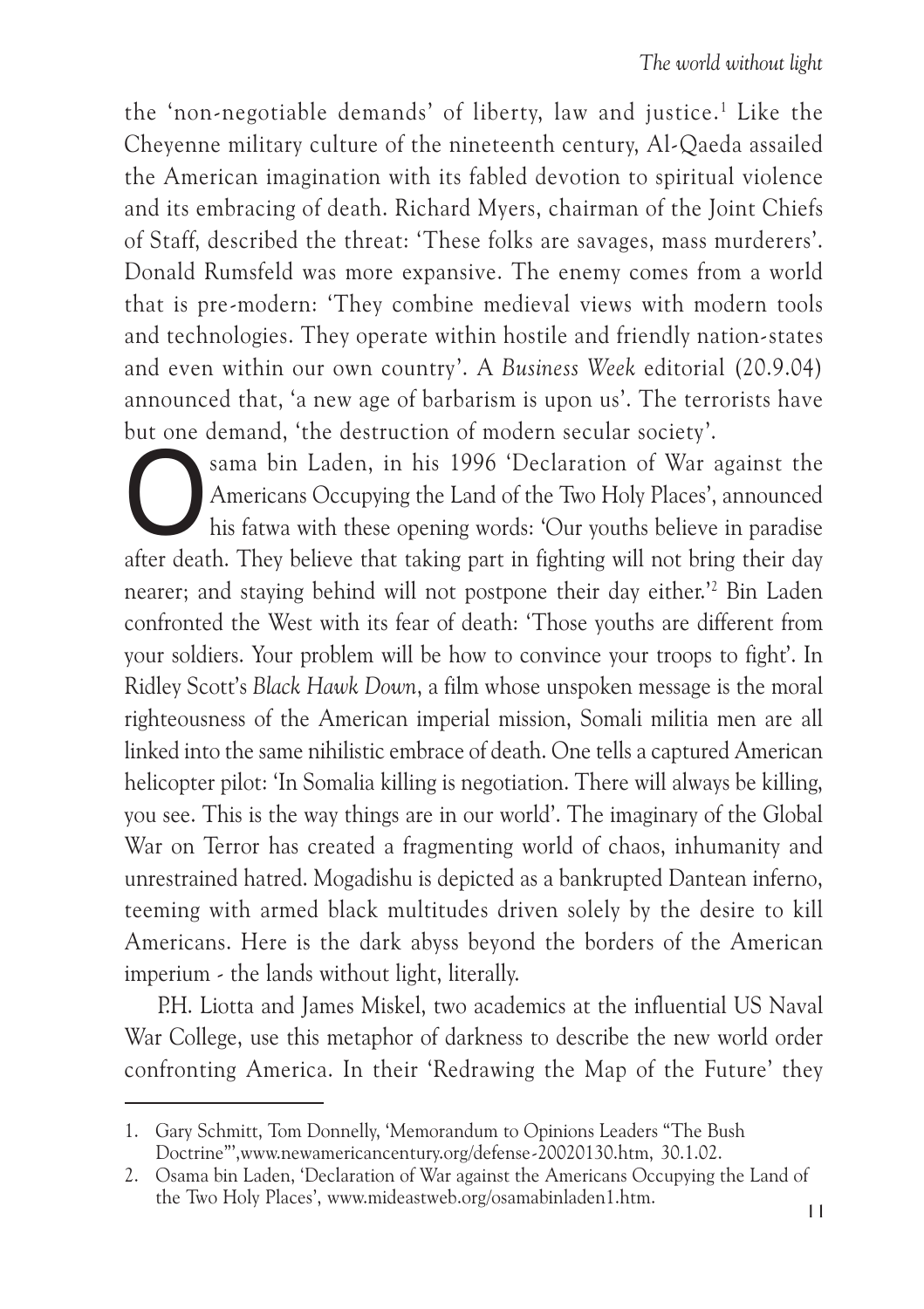reproduce NASA's image of the 'earth at night': flows and grids of light punctuate the azure of the earthís surface, identifying the areas of economic development.3 Their interest in this photograph lies in the pockets of darkness - the Caribbean Rim, virtually all of Africa, the Balkans, the Caucasus, Central Asia, the Middle East, Southwest Asia and much of Southeast Asia. These are lands which have been excluded from global flows of trade and capital, where soon half the population will be aged 15-29 and without employment or educational opportunities. Here, they write, are the 'feral zones' of undergoverned remote rural areas, the semi-urbanised collections of displaced populations, the 'bubbling petri dishes' of the new arc of mega slum cities -Lagos-Cairo-Karachi-Jakarta - and the militia run 'para-states' which behave like zombies kept alive by injections of aid. In these places, they argue, lie the future threats to the United States. Their solution is a marketised version of Bush's imperial mission. Intervene politically and economically and connect up these areas to the global economy: ëIf September 11 taught us anything, it is that our security is inextricably connected to domestic governance shortcomings elsewhere.'

#### The military-market complex

For some, markets are enough to lighten the darkness. Liotta and Miskell's prescription for the Global War on Terror has its origins in the Clinton Presidency of the 1990s. Clintonís priority of opening up markets in East Asia, creating the North American Free Trade Area (NAFTA), and supporting the setting up of the World Trade Organisation, was a major force behind the growth of globalisation. Samuel Bodman, then Deputy Secretary of the US Department of Commerce, explained the strategy: 'The US economy is in recession, and our goal is to get America working again. The United States sorely needs the stimulus of trade ... Furthermore, it is evident that our security at home is inextricably linked to the security and stability of nations across the world.<sup>4</sup> Charles Krauthammer, in his famous essay describing the 'unipolar moment' of US global

<sup>3.</sup> P.H. Liotta and James F. Miskel, 'Redrawing the Map of the Future', *World Policy Journal*, March, 2004, www.worldpolicy.org/journal/articles/wpj04-1/Liotta.pdf.

<sup>4.</sup> Remarks of Deputy Secretary Samuel Bodman, at the 'Services 2002 Conference', A Business-Government Dialogue on US Trade Expansion Objectives, US Department of Commerce, 5.2.02, www.uscsi.org, www.uscsi.org.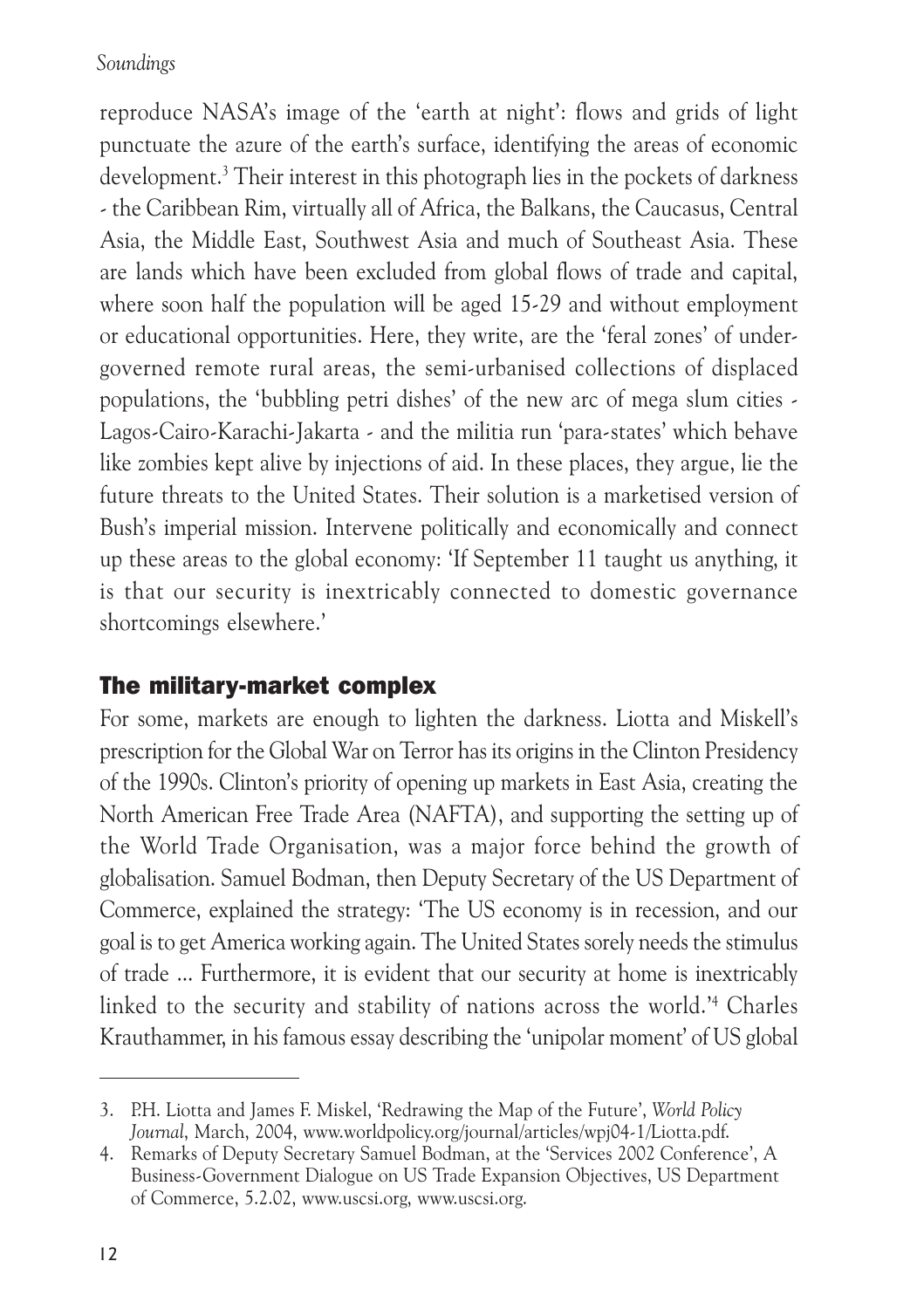hegemony, was less circumspect: 'America's involvement abroad is in many ways an essential pillar of the American economy.'<sup>5</sup> US policy has been an ambiguous relationship between brute self interest and the ideological belief that globalised capitalism will civilise the world. Under the Bush administration, the link between trade and security has increased exponentially with its policy of ëcompetitive liberalization<sup>'</sup>. His strategy attempts to tie together US military and corporate interests in regional and bilateral Free Trade Agreements (FTAs). In May 2003, he announced plans to create a US-Middle East Free Trade Agreement by 2013. Robert Zoellick, US Representative of Trade at the time, told an audience at the World Economic Forum in Jordan: 'Our trade agenda is a fundamental part of the President's broader Middle East initiative ... Our goal is to assist nations that are ready to embrace economic liberty and the rule of law, integrate into the global trading system, and bring their economies into the modern era.'

he role of markets in the War on Terror has been most forthrightly championed by Thomas P.M. Barnett, a former researcher with the Centre for Naval Analyses (and a Democrat). After 9/11 he became Assistant for Strategic Futures in the Pentagon's Office of Force Transformation, an initiative set up by Donald Rumsfeld to carry through the comprehensive restructuring of the US military (the Revolution in Military Affairs). Barnett's proposals for military strategy are directly linked to his belief in the civilising mission of capitalism. Like Liotta and Miskell, Barnett identifies the limits of globalisation as a key factor in US security:

Show me where globalization is thick with network connectivity, financial transactions, liberal media flows, and collective security, and I will show you regions featuring stable governments, rising standards of living, and more deaths by suicide than murder ... These parts of the world I call the Functioning Core, or Core  $\ldots$  But show me where globalization is thinning or just plain absent, and I will show you regions plagued by politically repressive regimes, widespread poverty and disease, routine mass murder, and - most important - the chronic conflicts that incubate the next generation of global terrorists ... These parts of the world I call the Non-Integrating Gap, or Gap.<sup>6</sup>

<sup>5.</sup> Charles Krauthammer, ëThe Unipolar Momentí, *Foreign Affairs* 70, 1991, p27.

<sup>6.</sup> T. Barnett, ëThe Pentagonís New Mapí, *Esquire*, March, 2003.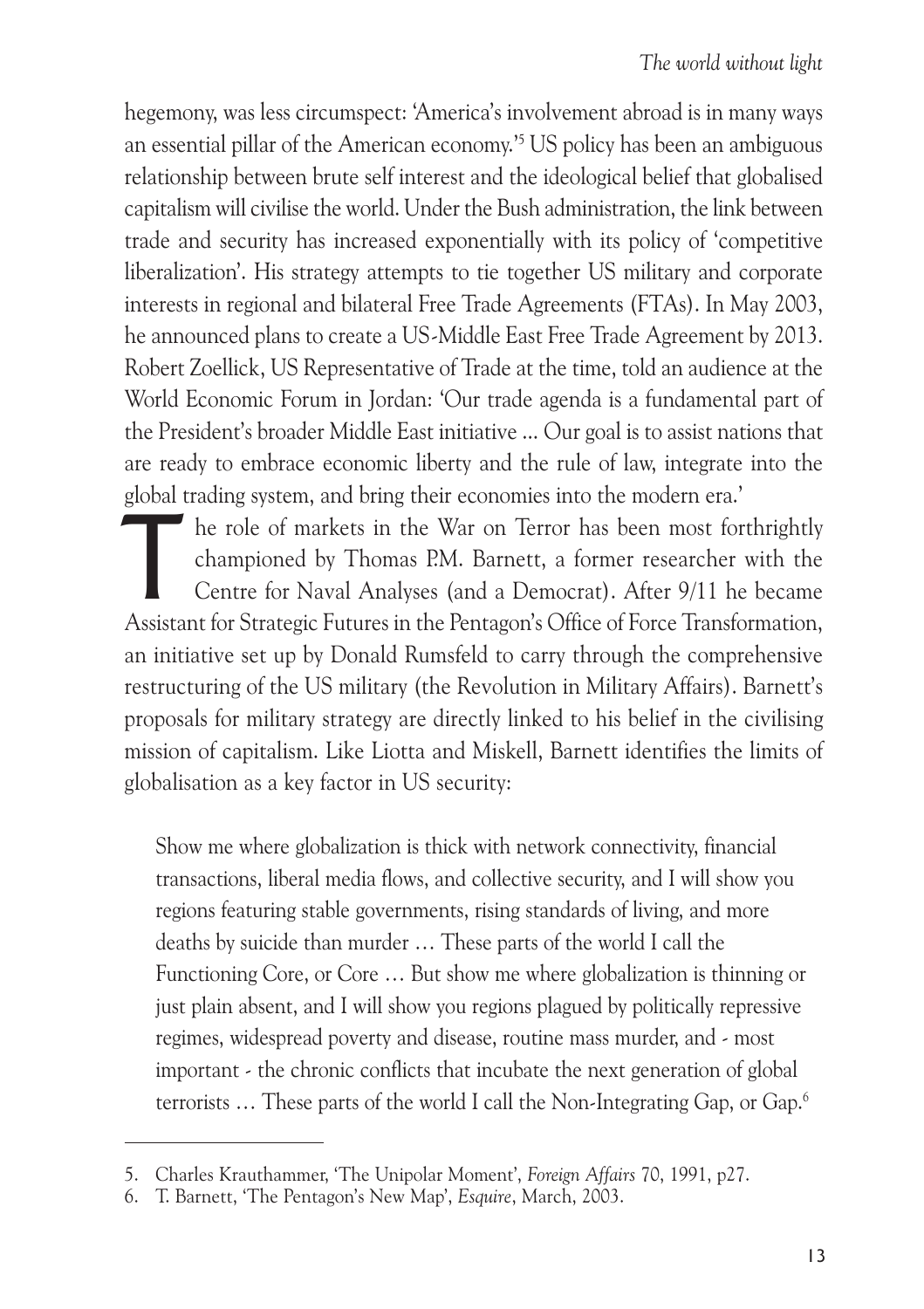According to Barnett, the United States faces three tasks. First, it must 'bolster the Core's immune-system response' to 'disruptive perturbations' unleashed by events like 9/11. Second, it has to build a 'firewall' against Gap exports of 'terror, drugs, pandemics'. 'Seam states' that lie along the Gap's 'bloody boundaries' must be targeted: Mexico, Brazil, South Africa, Morocco, Algeria, Greece, Turkey, Pakistan, Thailand, Malaysia, the Philippines, and Indonesia. Third it must steadily increase the export of security to the Gap's worst trouble spots. Military bases should be positioned permanently within the Gap: there are no exit strategies.7

Farnett's world is polarised into a threatening, uncivilised outside and a civilised inside that needs defending. The market is the means by which the civilised inside can be extended. He believes that victories in the War civilised inside that needs defending. The market is the means by which the civilised inside can be extended. He believes that victories in the War on Terror will be won by the private sector, not by the state or the military: 'we don't need business to "get behind the war", but to get out in front of it.<sup>18</sup> Bases will follow emerging markets in order to consolidate US geopolitical dominance. In 2001, Barnett worked with the investment bank Cantor Fitzgerald to map out future relations between commerce and the military. His 'New Rules Set Project' identified a military-market complex that will facilitate a steady rise of connectivity between national economies. Inward flows of private capital investment will utilise the 'inexpensive but dependable labor' of Gap countries. In turn they must develop 'good governance' and the enforcement of property rights and contracts. Barnett offers the example of Asia. In Asia, the commander-in-chief of US Pacific Command guarantees the security of the region. 'We trade little pieces of paper (our currency, in the form of a trade deficit) for Asiaís amazing array of products and services. We are smart enough to know this is a patently unfair deal unless we offer something of great value along with those little pieces of paper. That product is a strong US Pacific Fleet, which squares the transaction nicely.<sup>19</sup>

Barnett's faith in an American imperial destiny, with the US acting as global moral compass and exporter of security, requires the naive assumption that its

<sup>7.</sup> T. Barnett, *The Pentagonís New Map*, G.P. Putnam, 2004, p179.

<sup>8.</sup> T. Barnett, 'The Top Ten Reasons Why I Hate World War IV', *Newsletter from Thomas P.M. Barnett*, 25.4.05, www.thomaspmbarnett.com/weblog.

<sup>9.</sup> T. Barnett, 'Asia: The Military-Market Link', *The U.S. Naval Institute*, January 2002, www.thomaspmbarnett.com/published/atmml.htm.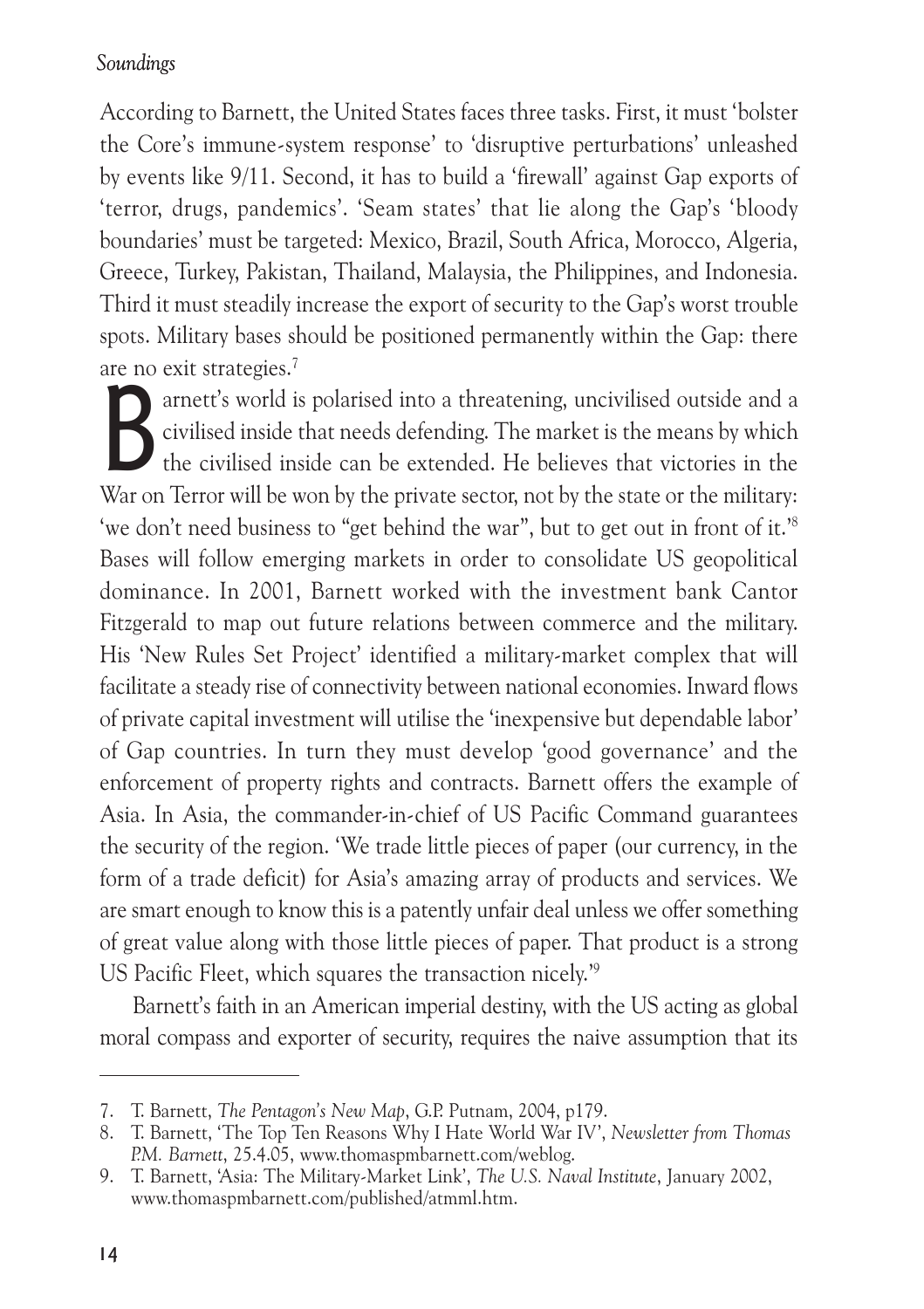economic interests do not conflict with those of other countries. It is in this contradiction that the civilising mission collapses and policing loses any appearance of neutrality. Capital accumulation and the pursuit of profit do not produce the collective, public goods necessary for sustainable and equitable development. Foreign Direct Investment (FDI) does not deal with the root causes of poverty. Market driven globalisation will not reduce the huge, global disparity in wealth. C.P. Chandrasekhar and Jayati Ghosh, in their survey of current global balance of payments, show how the private capital flows that Barnett envisages as creating economic development simply enforce the dependency of peripheral economies on the centre. As they found: ëprivate capital flowed into developing countries to earn lucrative returns, and this capital then flowed out as investment in low interest Treasury bills in order to finance the US balance of trade deficit.<sup>10</sup> Korkut Boratav calculates that in 2003 the US economy benefited by up to \$428 billions in net resource transfers from the rest of the world.<sup>11</sup> Financial liberalisation conscripts countries into a global financial system in service to the US economy. In the process it reverses the meagre political independence and economic gains made in the process of decolonisation. It's an economics of underdevelopment and it is never going to bring global harmony.

While those who refuse the civilising offer of capitalism place themselves firmly on the outside of world society, some of those within the citadel do particularly well out of the business security link. The War on Terror has enriched many of the corporate friends of the Bush administration. Despite systematic overcharging, Halliburton has won government contracts worth \$10.5bn for Operation Iraqi Freedom. The War on Terror is generating huge funds for corporate research and development. The technological sophistication of weaponry, computers and digital technology is a product of the symbiosis between the military and the civilian, high-tech, 'new economy' sector. Companies like Raytheon, Lockheed Martin, L-3 Communications, Alliant Techsystems and DRS Technologies have reconfigured the old military industrial complex that

<sup>10.</sup> C.P. Chandrasekhar & Jayati Ghosh, ëThe New Structure of Global Balancesí, Nov, 2004, networkideas.org/news/nov2004/news11\_Global\_Balances.htm

<sup>11.</sup> Korkut Boratav, 'Some Recent Changes on the Relations Between the Metropoles and the Periphery of the Imperialist System<sup>'</sup>, paper presented at the Conference on The Economics of the New Imperialism, New Delhi, January 2004, p5, www.networkideas.org/feathm/feb2004/ft03\_IDEAs\_Delhi\_Conference.htm.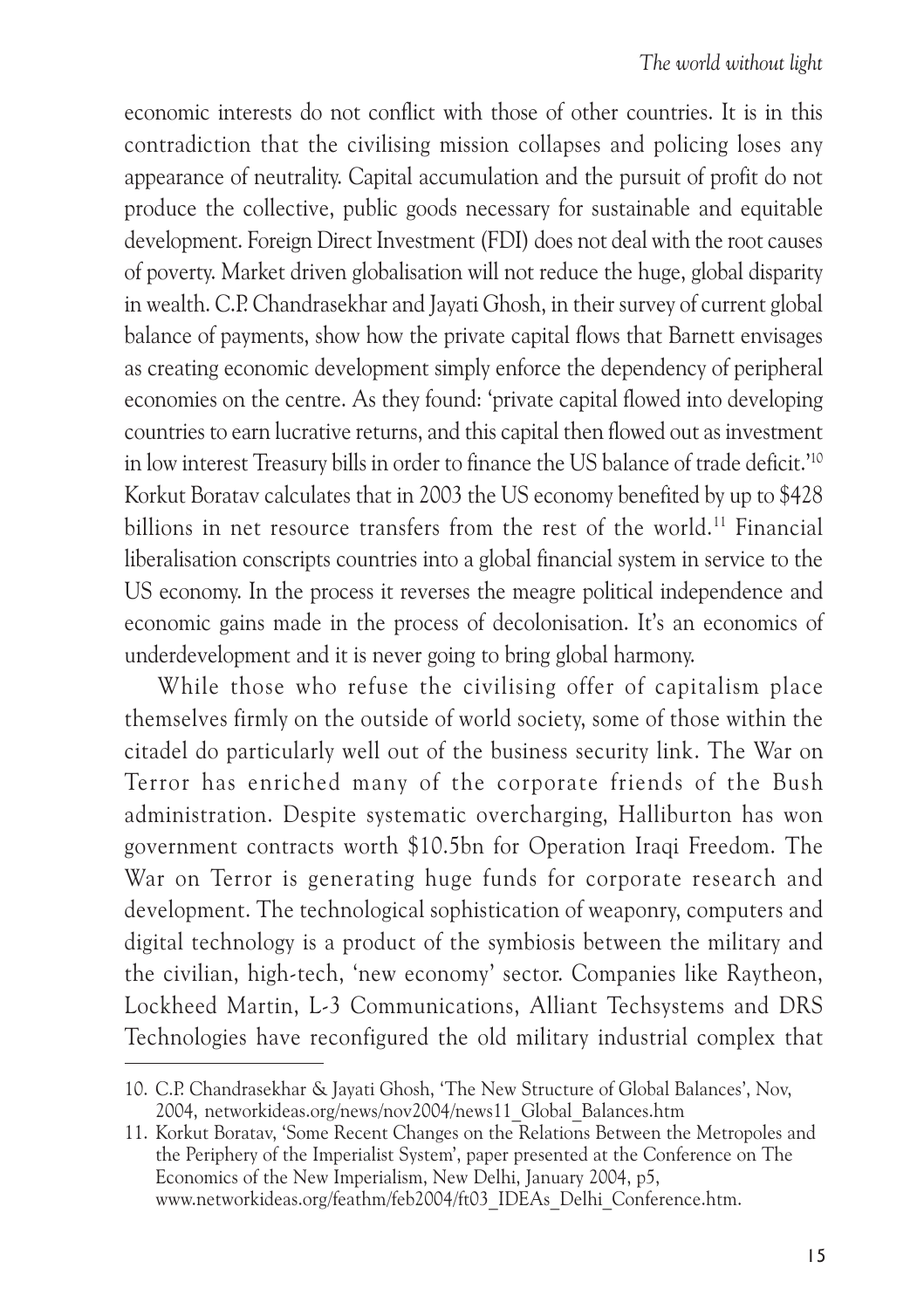powered mid-twentieth century US technological innovation.

However, the US's role as leviathan is contributing to its budget deficit. The military-market system is effectively financed by foreign creditors, not all of whom share its geopolitical interests. And its dominance in other areas is also being challenged. Its technological lead over China, Brazil and India is narrowing, and these countries are proving difficult to bully and bribe. Bush is finding it hard to persuade them to sign up for Free Trade Agreements - unlike more biddable states such as Chile, Morocco, Bahrain and the Dominican Republic. Samuel Bodmanís search for a stimulus to trade as a source of recovery for the US economy remains elusive.

#### The future

The US has practised a transient form of colonialism. It is unwilling to cast itself as an old-style imperialist, preferring to rely on free-market capitalism as the glue that holds the civilised world together. In its direct interventions, its proponents behave like 'tourists with guns' before returning home and leaving in their wake hybrid borderlands that are more cultural and economic than territorial. (Both Al-Qaeda and the War on Terror are the offspring of these borderlands.) Robert Cooper, a British advocate of liberal imperialism, argues that the barbarism of imperialism belongs to the past. We live in a post-industrial economy dominated by services and an information sector. The state is no longer founded on the principle of violence: 'Hence its unwarlike character. War is essentially a collective activity. In the post-modern state the individual is supreme.' Individual consumption has replaced collective glory as the dominant theme of national life. 'War is to be avoided: empire is of no interest.'<sup>12</sup> This is a variation on the theme of the market state, but it repeats the mistake of ignoring the conflict inherent in capital accumulation.

Contrary to Cooper, though wealthy individuals living in post-industrial societies might be unwilling to sacrifice themselves for the destiny of the nation, there are other means of executing war that can be called on if their way of life is threatened - as it increasingly will be, by global warming and the depletion of oil, gas and water. They will find the resources to police their borders and

<sup>12.</sup> Robert Cooper, *The post-modern state and the world order*, Demos 2000, p31, www.demos.co.uk/catalogue/thepostmodernstate/.